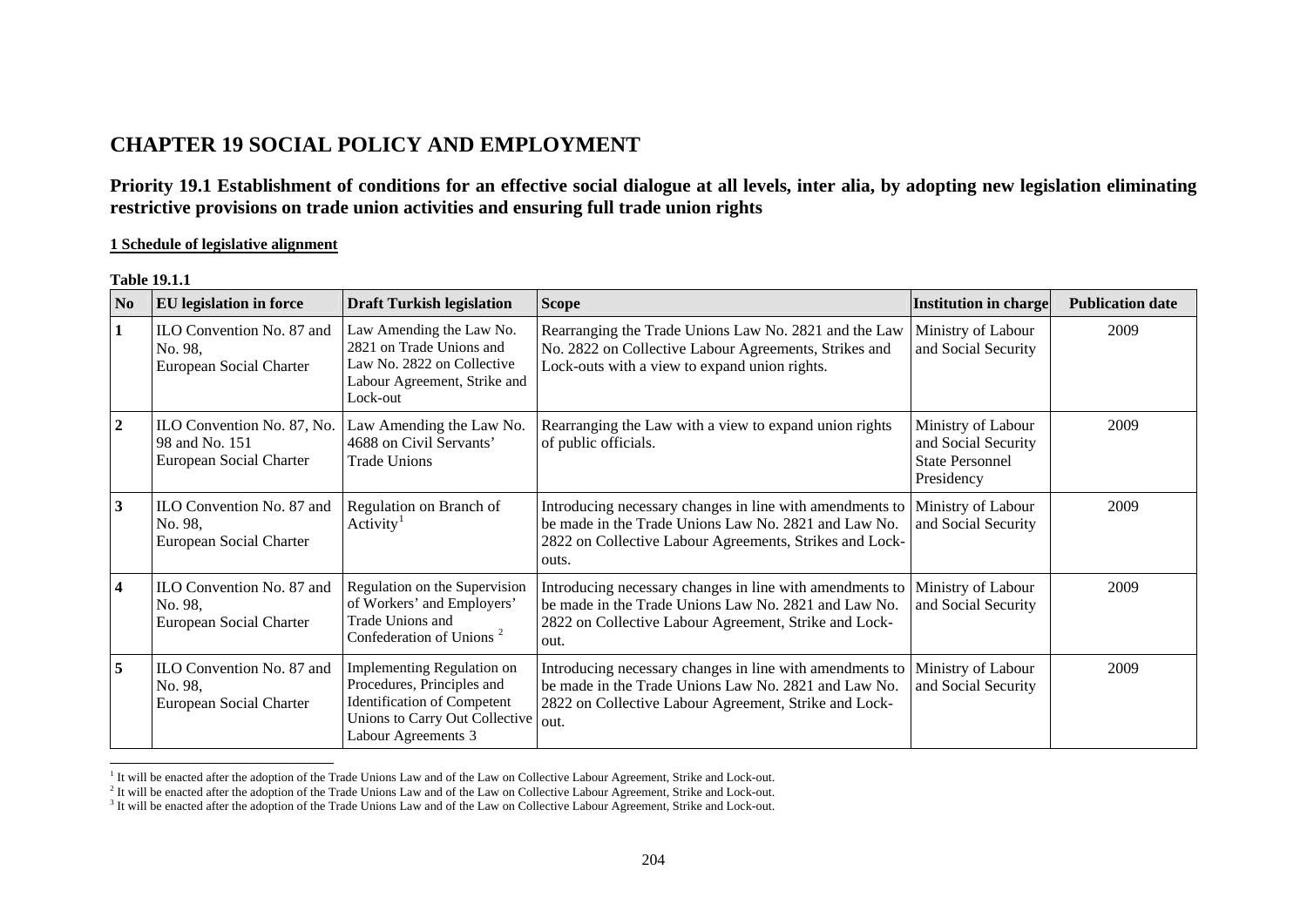### **Table 19.1.1 (Continued)**

| N <sub>0</sub> | <b>EU</b> legislation in force                                         | <b>Draft Turkish legislation</b>                                                                     | <b>Scope</b>                                                                                                                                                                                           | Institution in charge | <b>Publication date</b> |
|----------------|------------------------------------------------------------------------|------------------------------------------------------------------------------------------------------|--------------------------------------------------------------------------------------------------------------------------------------------------------------------------------------------------------|-----------------------|-------------------------|
| 6              | <b>ILO Convention No. 87 and</b><br>No. 98.<br>European Social Charter | <b>Implementing Regulation on</b><br>Application to a Referee or<br>an Official Arbiter <sup>4</sup> | Introducing necessary changes in line with amendments to   Ministry of Labour<br>be made in the Trade Unions Law No. 2821 and Law No.<br>2822 on Collective Labour Agreement, Strike and Lock-<br>out. | and Social Security   | 2009                    |
|                | <b>ILO Convention No. 87 and</b><br>No. 98,<br>European Social Charter | Implementing Regulation on<br>the Measures to be Taken in<br>cases of Strike and Lock-out            | Introducing necessary changes in line with amendments to Ministry of Labour<br>be made in the Trade Unions Law No. 2821 and Law No.<br>2822 on Collective Labour Agreement, Strike and Lock-<br>out.   | and Social Security   | 2009                    |

### **2 Schedule of institutional capacity building requirements necessary for legislative approximation and implementation**

|                | <b>Table 19.1.2</b>                                                                                                          |      |  |  |  |  |
|----------------|------------------------------------------------------------------------------------------------------------------------------|------|--|--|--|--|
| N <sub>o</sub> | Requirements                                                                                                                 | Year |  |  |  |  |
|                | (Ministry of Labour and Social Security (DG Labour))                                                                         |      |  |  |  |  |
|                | Strengthening the institutional capacities of Departments operating in the field of improvement of union rights of DG Labour | 2009 |  |  |  |  |

<span id="page-1-0"></span><sup>&</sup>lt;sup>4</sup> It will be enacted after the adoption of the Trade Unions Law and of the Law on Collective Labour Agreement, Strike and Lock-out.

 $<sup>5</sup>$  It will be enacted after the adoption of the Trade Unions Law and of the Law on Collective Labour Agreement, Strike and Lock-out.</sup>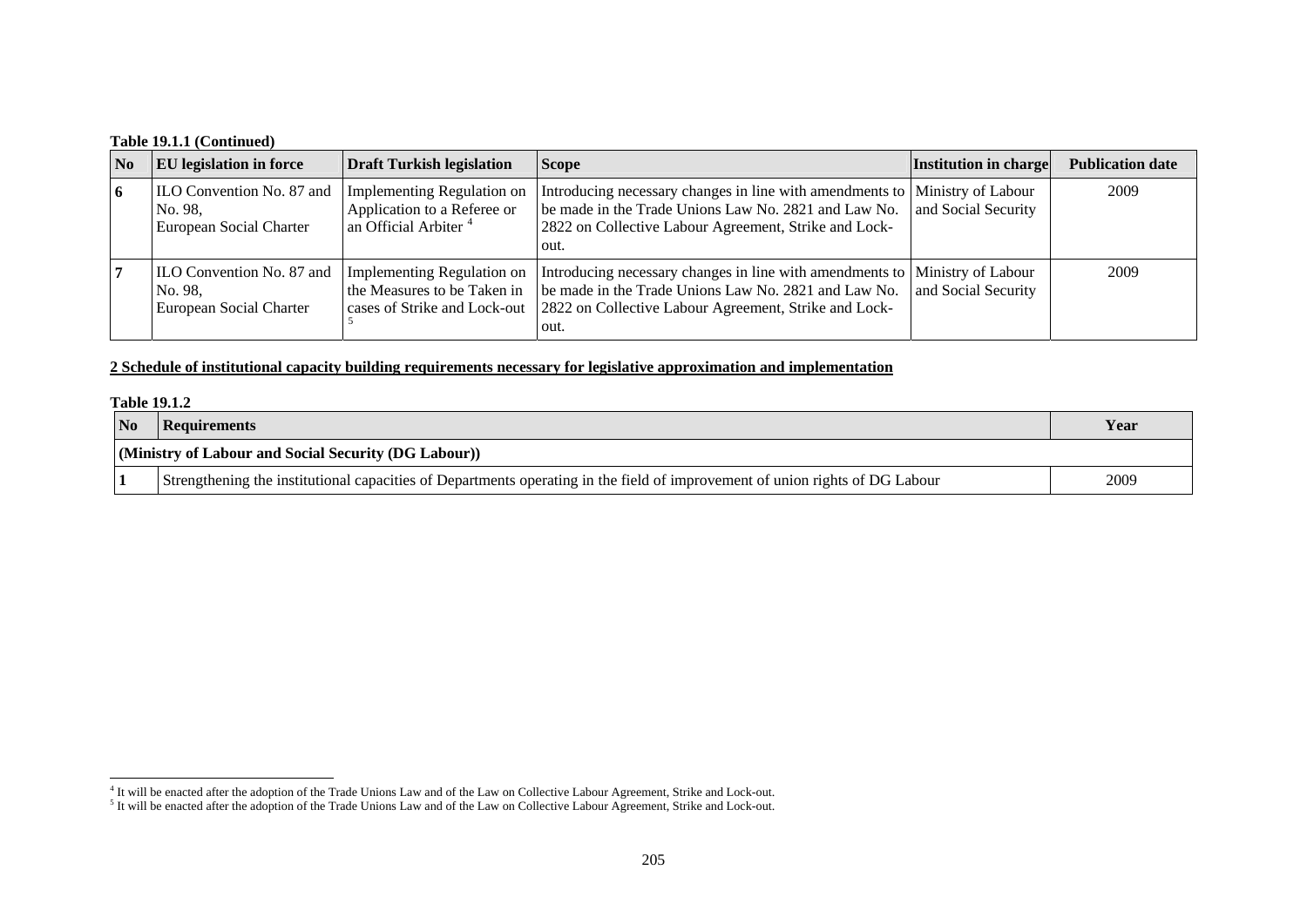# **3 Financial requirements and resources**

| <b>Table 19.1.3</b>                                                                                                                                                                                                                       |      |                        |                   |              | (Euro)       |
|-------------------------------------------------------------------------------------------------------------------------------------------------------------------------------------------------------------------------------------------|------|------------------------|-------------------|--------------|--------------|
| <b>Requirements (Ministry of Labour and Social</b><br><b>Security (DG Labour))</b>                                                                                                                                                        | Year | <b>National Budget</b> | <b>EU</b> sources | <b>Other</b> | <b>Total</b> |
| <b>I</b> -Investment                                                                                                                                                                                                                      |      |                        |                   |              |              |
| II- Legislative approximation and implementation                                                                                                                                                                                          |      |                        |                   |              |              |
| - Personnel                                                                                                                                                                                                                               |      |                        |                   |              |              |
| - Training                                                                                                                                                                                                                                |      |                        |                   |              |              |
| Trainings for DG Labour staff and social partners<br>about the legislative adjustments which will be done<br>in order to ensure approximation of the Laws<br>Numbered 2821, 2822 and 4688, and related<br>regulations to ILO and EU norms | 2009 | 10,000                 |                   |              | 10,000       |
| - Consultancy                                                                                                                                                                                                                             |      |                        |                   |              |              |
| - Translation                                                                                                                                                                                                                             |      |                        |                   |              |              |
| - Other                                                                                                                                                                                                                                   |      |                        |                   |              |              |
| Total                                                                                                                                                                                                                                     |      | 10,000                 |                   |              | 10,000       |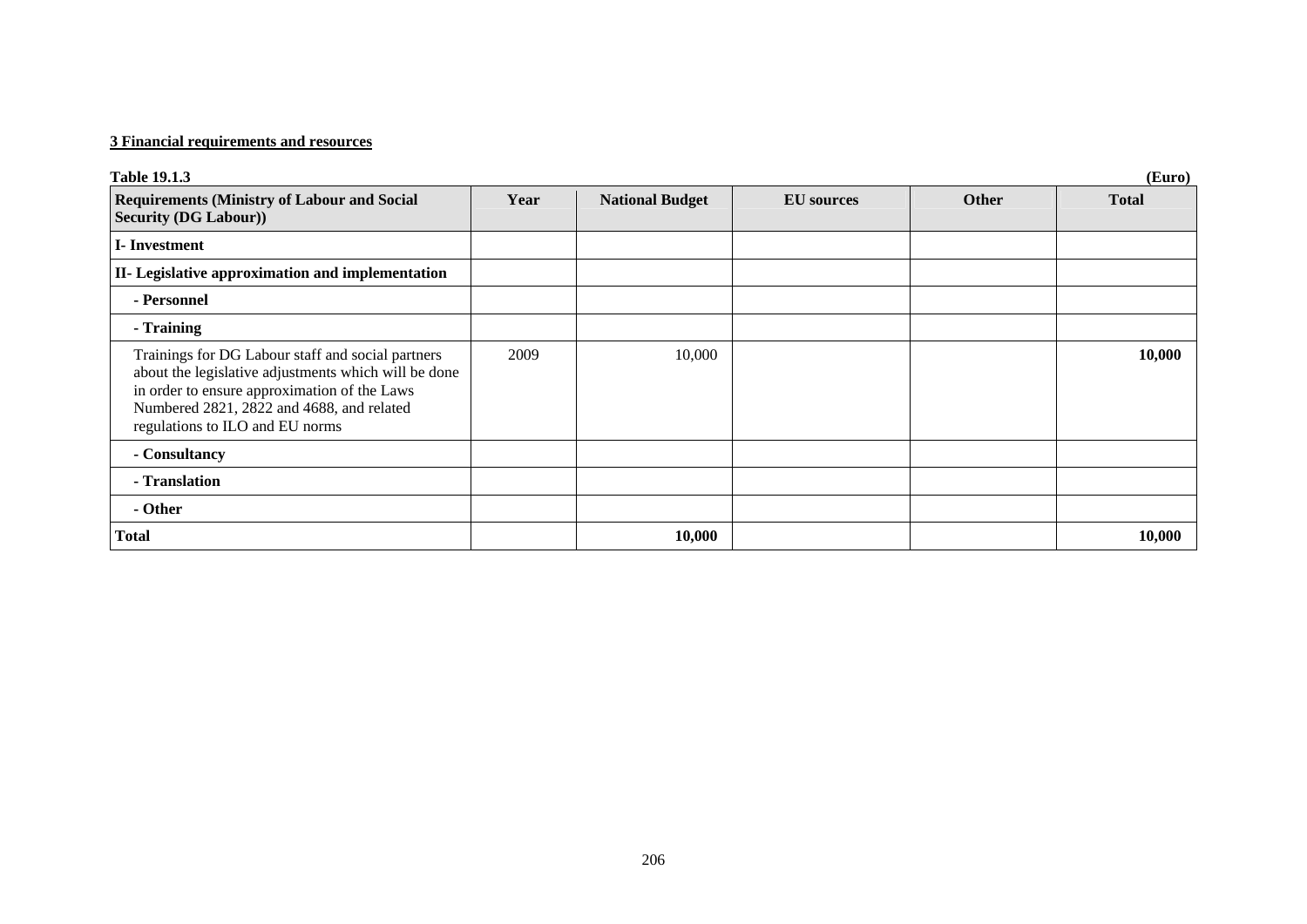## **Priority 19.2 Providing an analysis of undeclared work in Turkey and drawing up a plan to tackle this problem in the context of an overall action plan for the enforcement of the acquis for the benefit of the entire workforce**

It will be covered in the scope of the action plan which is envisaged to be finalised in 2009 with a view to meeting the opening benchmark.

### **1 Schedule of legislative alignment**

No legislative alignment is envisaged under this priority at this stage.

### **2 Schedule of institutional capacity building requirements necessary for legislative approximation and implementation**

No institutional capacity building requirement is envisaged under this priority at this stage.

### **3 Financial requirements and resources**

No financial requirement is envisaged under this priority at this stage.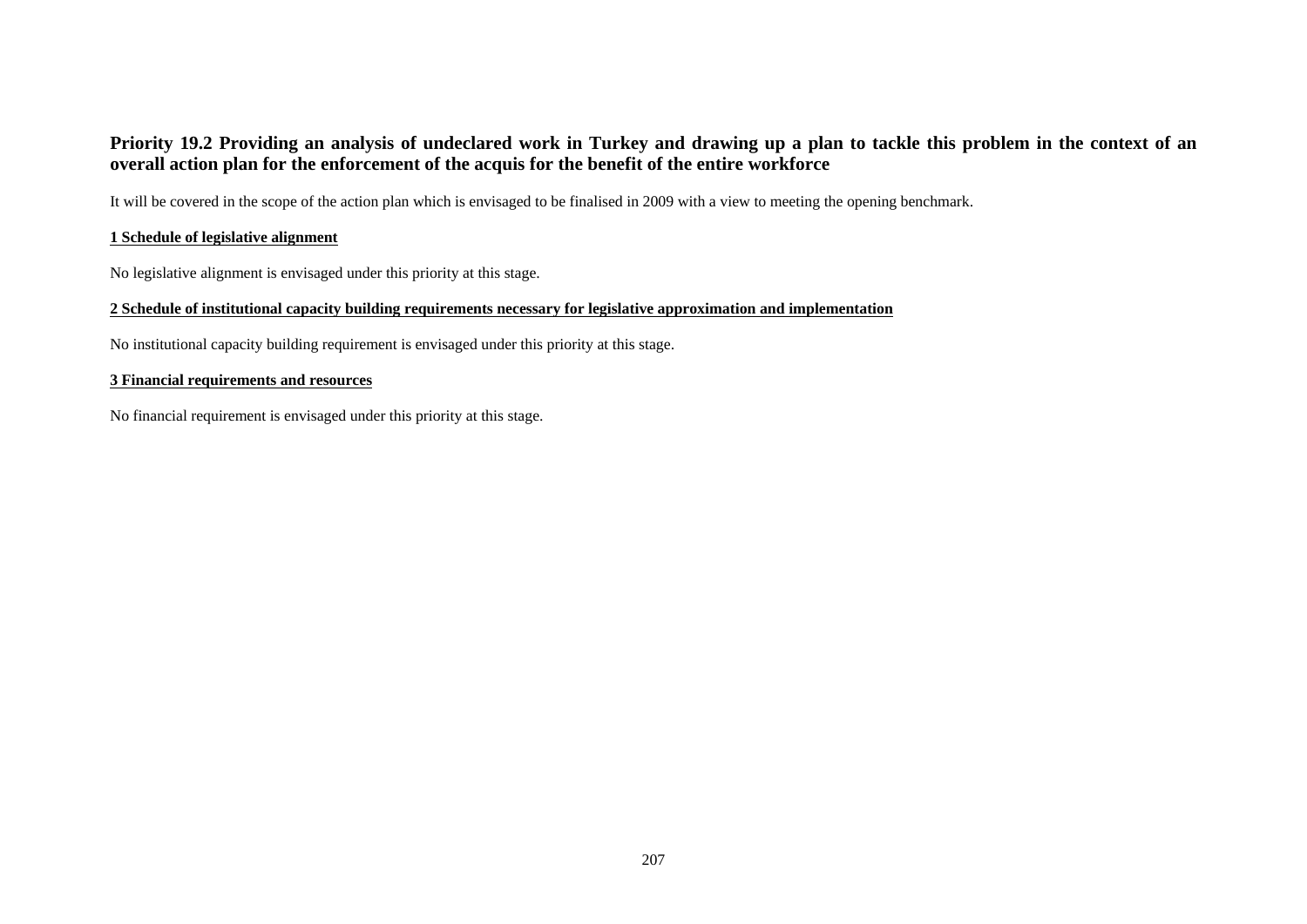### **Priority 19.3 Finalisation of the work on the Joint Inclusion Memorandum (JIM) and the Joint Assessment Paper on Employment Policy Priorities (JAP) and active implementation of both follow-up processes**

#### **1 Schedule of legislative alignment**

No legislative alignment is envisaged under this priority at this stage. However, it is envisaged that studies on the Joint Inclusion Memorandum (JIM) and the Joint Assessment Paper on Employment Policy Priorities (JAP) in response to the European Social Inclusion Strategy and the European Employment Strategy are to be completed by the Ministry of Labour and Social Security in 2009.

#### **2 Schedule of institutional capacity building requirements necessary for legislative approximation and implementation**

No institutional capacity building requirement is envisaged under this priority at this stage. However, it is planned that monitoring committees will be established in order to ensure effective follow-up of JIM and JAP processes.

### **3 Financial requirements and resources**

No financial requirement is envisaged under this priority at this stage.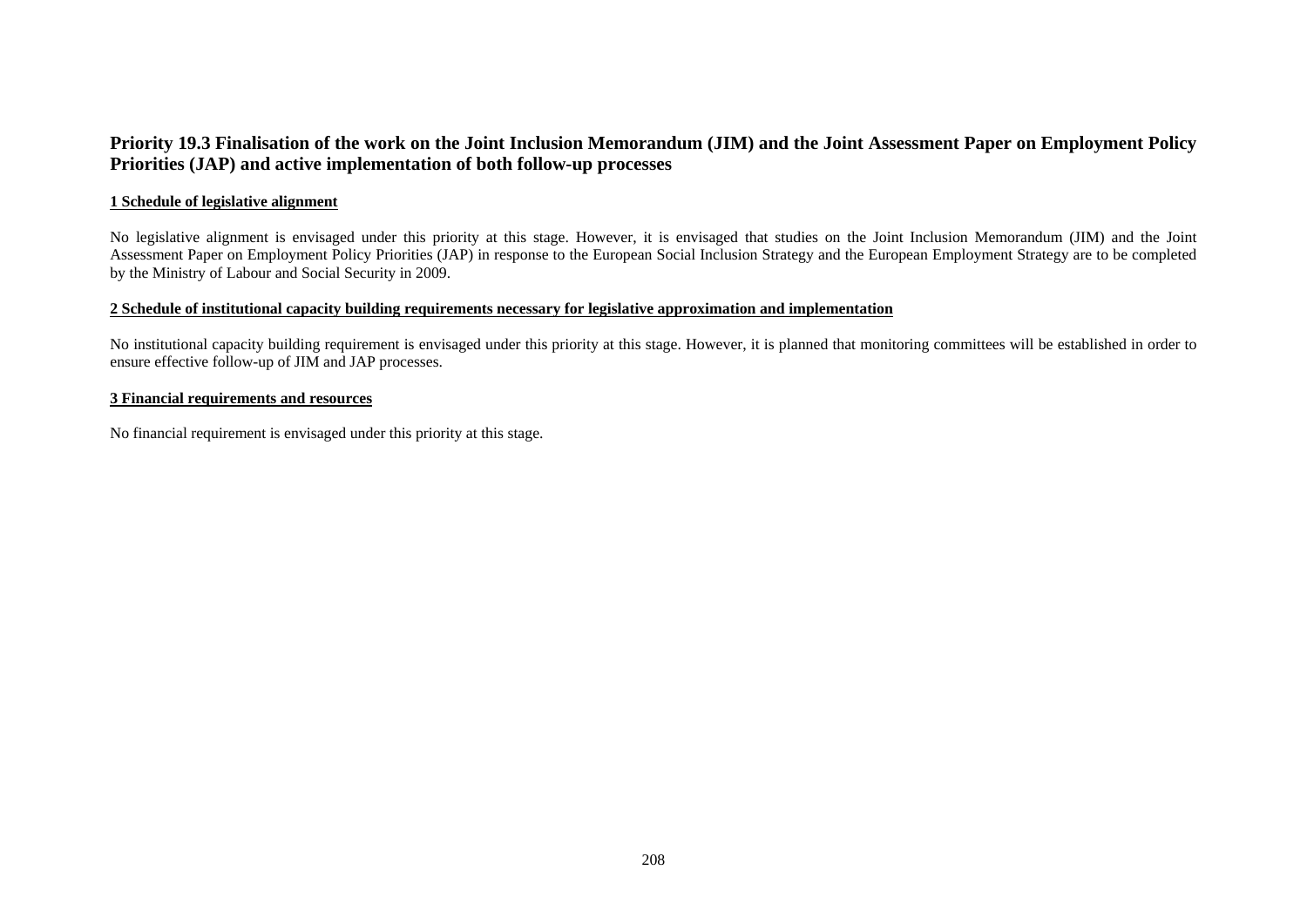# **Priority 19.4 Continuing transposition of the acquis and strengthening the related administrative and enforcement structures including the labour inspectorates, in association with social partners**

### **1 Schedule of legislative alignment**

### **Table 19.4.1**

| N <sub>0</sub> | <b>EU</b> legislation in force | <b>Draft Turkish legislation</b>                                                                                                                                                                                                               | <b>Scope</b>                                                                                               | Institution in charge                     | <b>Publication date</b> |
|----------------|--------------------------------|------------------------------------------------------------------------------------------------------------------------------------------------------------------------------------------------------------------------------------------------|------------------------------------------------------------------------------------------------------------|-------------------------------------------|-------------------------|
| $\mathbf{1}$   | Directive No. 2000/79/EC       | Civil Aviation Labour Law                                                                                                                                                                                                                      | Regulating the working conditions of employees working<br>in the civil aviation business by a special law. | Ministry of Labour<br>and Social Security | 2009-2010               |
| $\mathbf{2}$   | Directive No. 2000/79/EC       | <b>Implementing Regulation</b><br><b>Establishing the Procedures</b><br>and Principles on the Daily<br>Wages and Accommodation<br>in Compliance with the Daily<br>Needs and Recovery<br>Requirements of the Aviation<br>Personnel <sup>6</sup> | Regulating the working conditions of the employees<br>working in the civil air transport business.         | Ministry of Labour<br>and Social Security | 2010                    |
| 3              | Directive No. 2000/79/EC       | <b>Implementing Regulation</b><br><b>Establishing the Procedures</b><br>and Principles on the Civil<br><b>Aviation Time, Air Mission</b><br>Time, Resting Time and<br>Medical Control Time of the<br>Aviation Personnel <sup>7</sup>           | Regulating the working conditions of the employees<br>working in the civil air transport business.         | Ministry of Labour<br>and Social Security | 2010                    |

<span id="page-5-1"></span><span id="page-5-0"></span> $6$  It will be enacted after the adoption of Civil Aviation Labour Law.

 $7$  It will be enacted after the adoption of Civil Aviation Labour Law.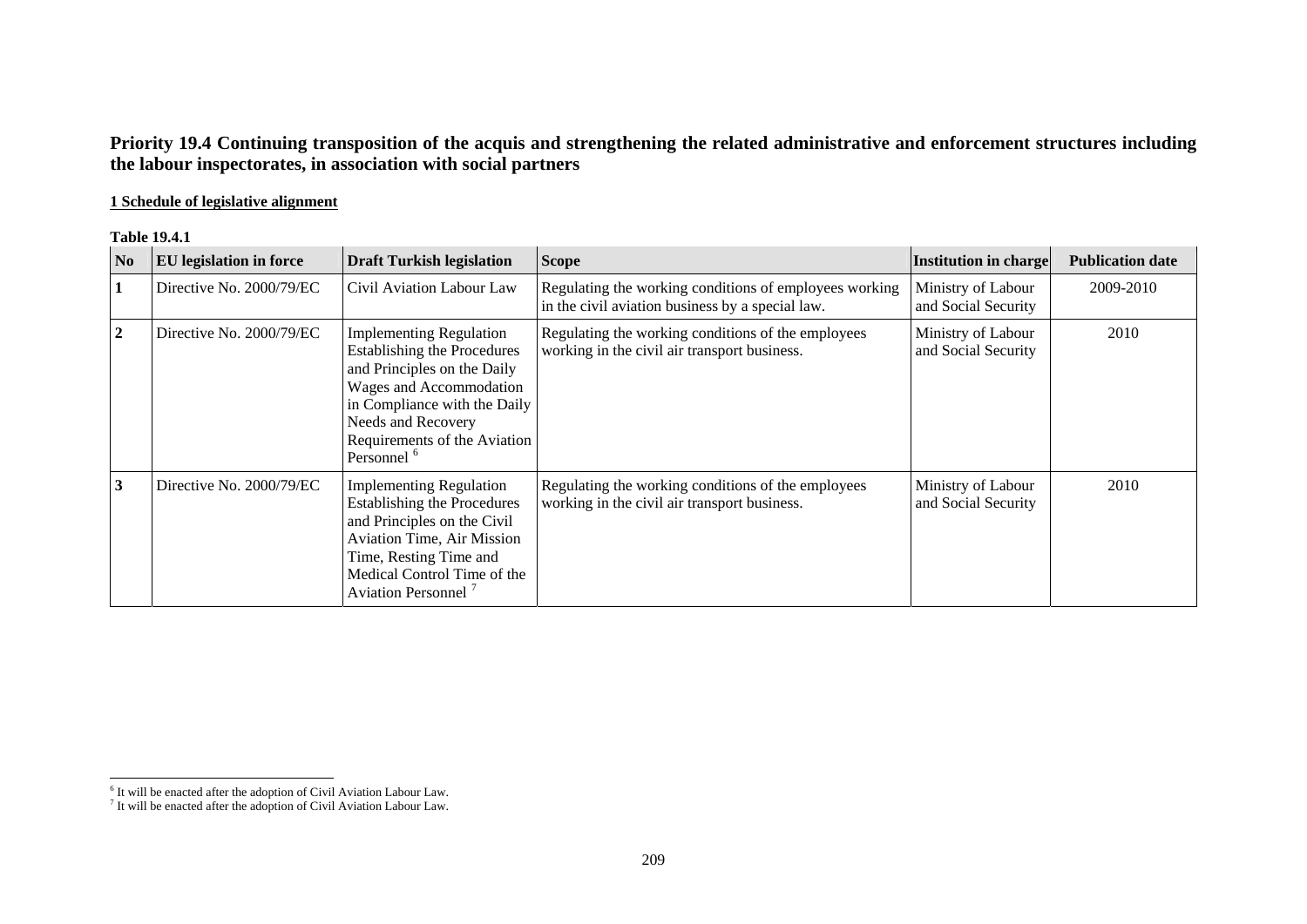#### **Table 19.4.1 (Continued)**

| No | <b>EU</b> legislation in force | <b>Draft Turkish legislation</b>                                                                                          | <b>Scope</b>                                                                                                                                                                                                                                                                                                                                                                                                                                                                                                                                     | Institution in charge                                                             | <b>Publication date</b> |
|----|--------------------------------|---------------------------------------------------------------------------------------------------------------------------|--------------------------------------------------------------------------------------------------------------------------------------------------------------------------------------------------------------------------------------------------------------------------------------------------------------------------------------------------------------------------------------------------------------------------------------------------------------------------------------------------------------------------------------------------|-----------------------------------------------------------------------------------|-------------------------|
| 4  | Directive No. 94/33/EC         | Law Amending the Labour<br>Law No. 4857                                                                                   | According to the Article 71 of the Labour Law, employment<br>of children below the age of 15 is forbidden. On the other<br>hand, the Labour Law does not cover all the fields in which<br>children are employed. Necessary amendments in terms of<br>employment of children below the age of 18 in the field of<br>fine arts such as cinema, theatre, music, ballet, and dance as<br>well as for other artistic activities such as circus, television,<br>movie making, advertising and modelling shall be introduced<br>in Turkish legislation. | Ministry of Labour<br>and Social Security                                         | 2009-2010               |
| 5  | ILO Convention No. 182         | The Prime Minister Circular<br>regarding Time Bound Policy<br>and Programme Framework<br>in Prevention of Child<br>Labour | Preventing child labour for the target groups defined in<br>Time Bound Policy and Programme Framework in<br>Prevention of Child Labour" (working at streets, working<br>at SMEs for heavy and hazardous jobs, working as<br>seasonal workers in agricultural sector) through<br>integrated, participatory and multilateral approaches<br>within 10 years.                                                                                                                                                                                        | Ministry of Labour<br>and Social Security                                         | 2009                    |
| 6  | Directives No. 89/391/EEC      | Occupational Health and<br>Safety Law <sup>8</sup>                                                                        | Harmonization with the EU legislation on occupational<br>health and safety.                                                                                                                                                                                                                                                                                                                                                                                                                                                                      | Ministry of Labour<br>and Social Security<br><b>State Personnel</b><br>Presidency | 2009                    |

<span id="page-6-0"></span><sup>&</sup>lt;sup>8</sup> Implementing Regulations that were based on the Occupational Health and Safety Regulation will be linked to the new Occupational Health and Safety Law when it is adopted in 2009: The implementing regulations in question and relevant EU Directives are as follows: Implementing Regulation on Health and Safety Signs at Workplaces (92/58/EEC, 2007/30/EC), Implementing Regulation on Health and Safety Precautions for Work With Display Screen Equipment (90/270/EEC, 2007/30/EC), Implementing Regulation on Noise (2003/10/EC, 2007/30/EC), Implementing Regulation on Vibration (2002/44/EC, 2007/30/EC), Implementing Regulation on Safety and Health Requirements at Construction Sites (92/57/EEC, 2007/30/EC), Implementing Regulation on Health and Safety Precautions for Chemicals at Work (98/24/EC, 2000/39/EC, 2006/15/EC, 2007/30/EC ), Implementing Regulation on Protection of Workers From Risks in Explosive Atmospheres (99/92/EC, 2007/30/EC), Implementing Regulation on Health and Safety Precautions Related to Carcinogens and Mutagen Substances at Work (2004/37/EC), Implementing Regulation on Health and Safety Precautions for Exposure to Asbestos at Work (83/477/EEC, 91/382/EC, 98/24/EC, 2003/18/EC, 2007/30/EC), Implementing Regulation on Minimum Health and Safety Requirements at Workplaces (89/654/EEC, 2007/30/EC), Implementing Regulation on the Minimum Safety and Health Requirements for the Use of Work Equipment by Workers at Work (89/655/EEC, 2001/45/EC, 2007/30/EC), Implementing Regulation on the Use of Personal Protective Equipment at Workplaces (89/656/EEC, 2007/30/EC), Implementing Regulation on Manual Handling (90/269/EEC, 2007/30/EC), Implementing Regulation on Health and Safety Requirements in Underground and in Surface Mines (92/104/EEC, 2007/30/EC), Implementing Regulation on Health and Safety Requirements in the Mineral- extracting Industries through Drilling (92/91/EEC, 2007/30/EC), Implementing Regulation on Occupational Health and Safety at Temporary or Fixed-Term Employment (91/383/EEC, 2007/30/EC), Implementing Regulation on the Prevention of the Risks Related to Exposure to Biological Agents, (2000/54/EC), Implementing Regulation on the Minimum Health and Safety Requirements for Work on Board Fishing Vessels (93/103/EC, 2007/30/EC) and Implementing Regulation on Conditions of Health and Safety at Work of Pregnant Workers and Workers Who Have Recently Given Birth or Are Breastfeeding (92/85/EEC, 2007/30/EC).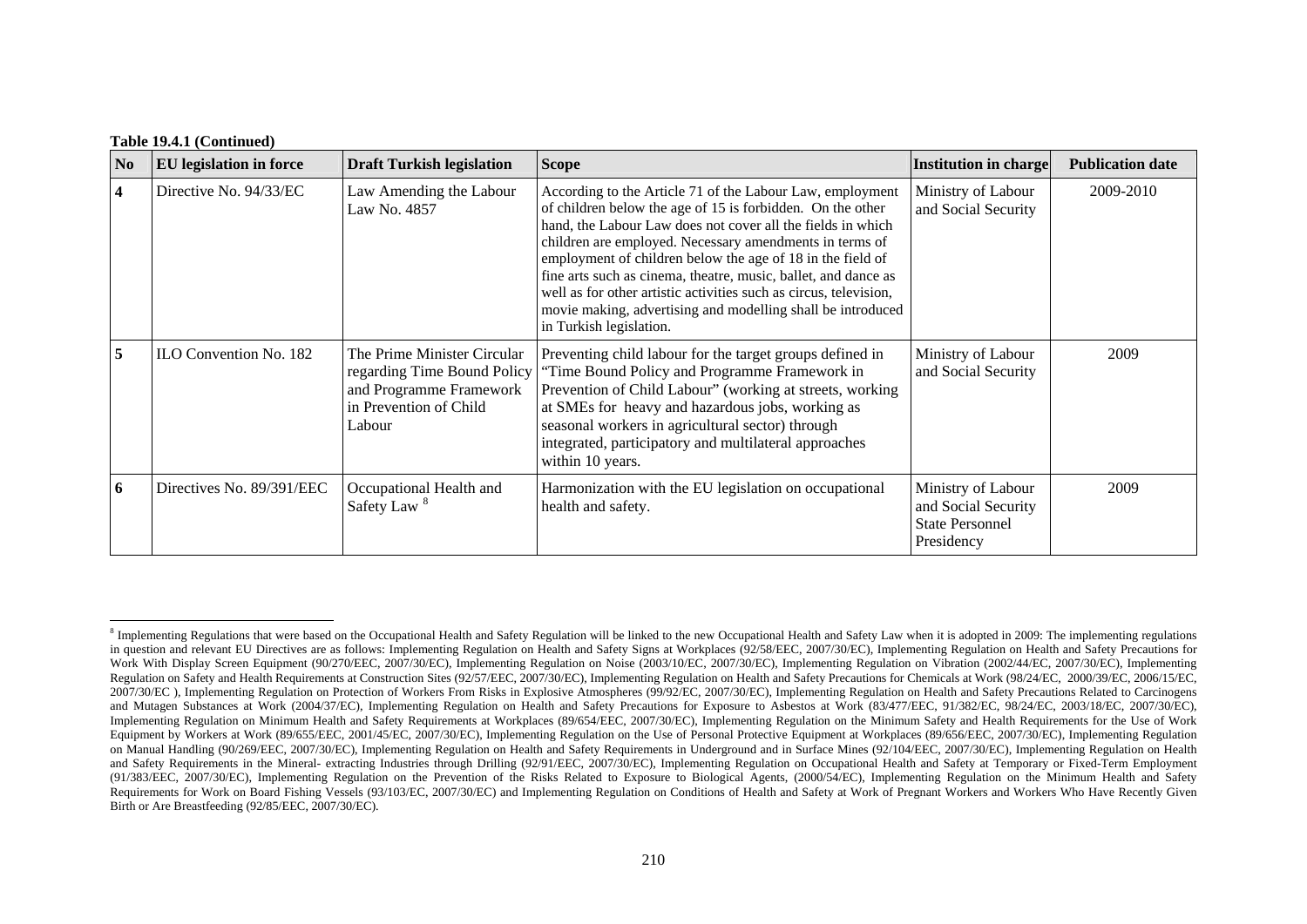| N <sub>0</sub>          | <b>EU</b> legislation in force                                                                                                                                                                                                                                                                                        | <b>Draft Turkish legislation</b>                                                                                                                                  | <b>Scope</b>                                                                                                                                                                                                                                                                                                                                                                                                                                                                                                                                                                                                                                                                                                                                                                                                                 | <b>Institution in charge</b>              | <b>Publication date</b> |
|-------------------------|-----------------------------------------------------------------------------------------------------------------------------------------------------------------------------------------------------------------------------------------------------------------------------------------------------------------------|-------------------------------------------------------------------------------------------------------------------------------------------------------------------|------------------------------------------------------------------------------------------------------------------------------------------------------------------------------------------------------------------------------------------------------------------------------------------------------------------------------------------------------------------------------------------------------------------------------------------------------------------------------------------------------------------------------------------------------------------------------------------------------------------------------------------------------------------------------------------------------------------------------------------------------------------------------------------------------------------------------|-------------------------------------------|-------------------------|
| $\overline{7}$          | Directive No. 2004/40/EC                                                                                                                                                                                                                                                                                              | <b>Implementing Regulation on</b><br>the Protection of Employees'<br>Health and Safety from the<br><b>Risks Arising from Exposure</b><br>to Electromagnetic Field | Harmonization with the EU Directive on Protection of the<br>Health and Safety of Employees from Risks Arising from<br>Exposure to Physical Agents.                                                                                                                                                                                                                                                                                                                                                                                                                                                                                                                                                                                                                                                                           | Ministry of Labour<br>and Social Security | After 2011              |
| 8                       | Directive No. 2006/25/EC                                                                                                                                                                                                                                                                                              | Implementing Regulation on<br><b>Optical Radiation</b>                                                                                                            | Determining minimum health and safety requirements<br>regarding the protection of employees from artificial<br>radiation they are exposed to at their workplaces.                                                                                                                                                                                                                                                                                                                                                                                                                                                                                                                                                                                                                                                            | Ministry of Labour<br>and Social Security | 2011                    |
| $\overline{\mathbf{9}}$ | Directives No. 90/270/EEC,<br>89/656/EEC, 89/391/EEC,<br>89/655/EEC, 91/383/EEC<br>and 92/85/EEC                                                                                                                                                                                                                      | Implementing Regulation on<br>the Occupational Health and<br>Safety of Public Officials <sup>9</sup>                                                              | Enacting the necessary secondary legislation as soon as<br>the law on the Occupational Health and Safety of public<br>officials enters into force.                                                                                                                                                                                                                                                                                                                                                                                                                                                                                                                                                                                                                                                                           | <b>State Personnel</b><br>Presidency      | 2009                    |
| 10                      | Directives No.98/59/EC,<br>2001/23/EC, 91/533/EEC,<br>97/81/EC, 2003/88/EC,<br>99/70/EC, 99/63/EC,<br>96/71/EC, 2002/74/EC,<br>2001/86/EC, 2003/72/EC,<br>2002/14/EC, 94/45/EC,<br>2002/15/EC, 2005/47/EC,<br>91/383/EEC, 99/95/EC,<br>80/987/EEC,2006/54/EC,<br>2004/113/EC, 86/613/EEC<br>2000/78/EC and 2000/43/EC |                                                                                                                                                                   | Law Amending Certain Laws   Although Labour Law No. 4857 of 22/5/2003 has been<br>prepared pursuant to the EU legislation in the field of<br>Social Policy and Employment, both in this Law, and in<br>laws such as Civil Servants' Law, Maritime Labour Law,<br>Turkish Criminal Law and Civil Law, there is a need for<br>several amendments. Besides, there had been several<br>amendments in the EU legislation after the adoption of<br>Law No. 4857.<br>Moreover, it is necessary to revise the laws making<br>arrangements in the field of social policy and employment<br>according to changing conditions.<br>Action plan being prepared with regard to the opening<br>criterion is a package including legislative measures to be<br>made to ensure harmonization in the field of Social Policy<br>and Employment. | Ministry of Labour<br>and Social Security | After 2011              |

<span id="page-7-1"></span><span id="page-7-0"></span><sup>&</sup>lt;sup>9</sup> It will be enacted after the adoption of Occupational Health and Safety Law.

 $10$  It will be enacted in the form of a social harmonization package.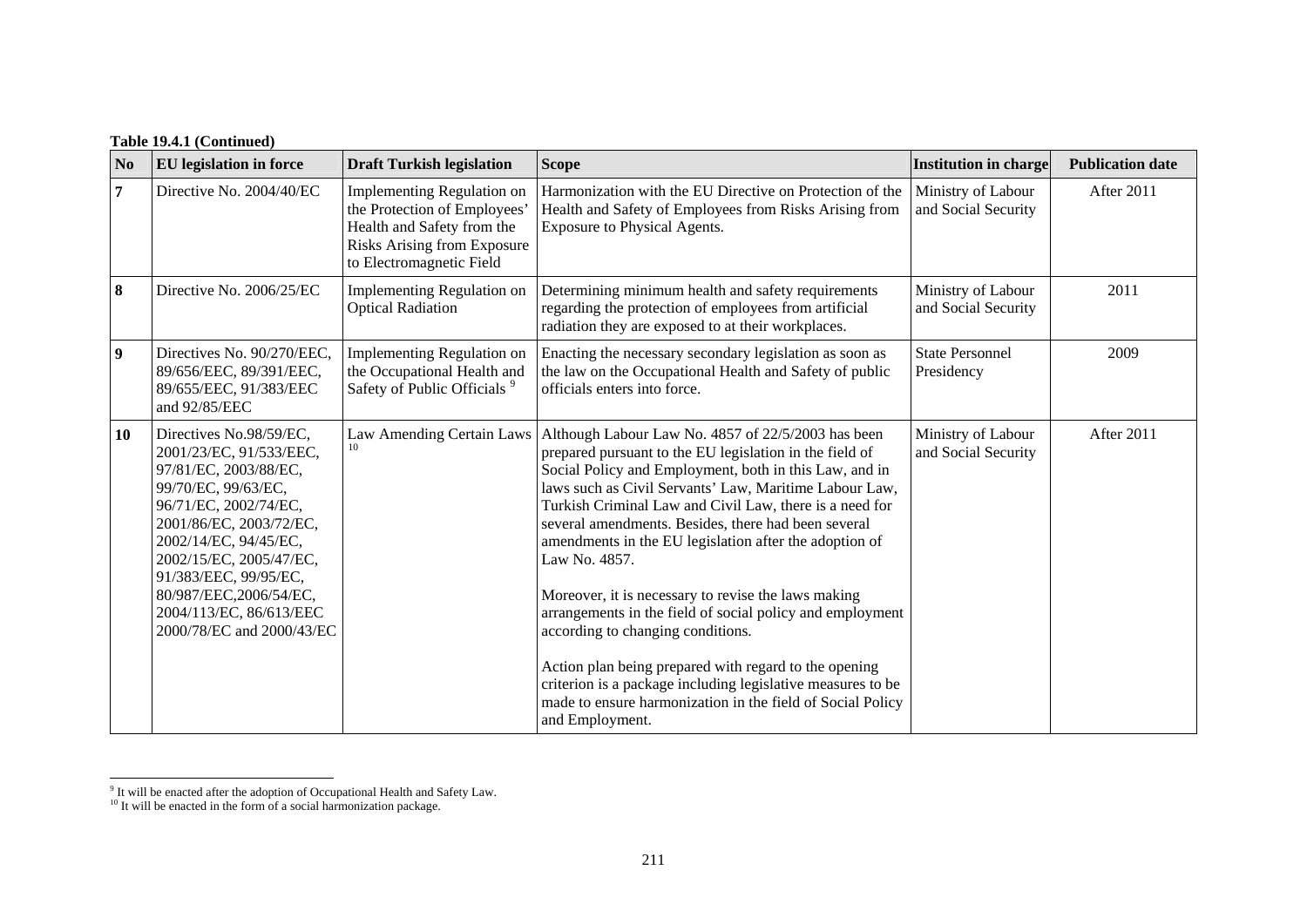### **Table 19.4.1 (Continued)**

| No | <b>EU</b> legislation in force                                                                                                                                                                                                                                                                                        | <b>Draft Turkish legislation</b>                                     | <b>Scope</b>                                                                                                                                                                                                                                                                                                                                                                                                                                                                                                                                                                                     | Institution in charge                            | <b>Publication date</b> |
|----|-----------------------------------------------------------------------------------------------------------------------------------------------------------------------------------------------------------------------------------------------------------------------------------------------------------------------|----------------------------------------------------------------------|--------------------------------------------------------------------------------------------------------------------------------------------------------------------------------------------------------------------------------------------------------------------------------------------------------------------------------------------------------------------------------------------------------------------------------------------------------------------------------------------------------------------------------------------------------------------------------------------------|--------------------------------------------------|-------------------------|
| 11 | Directives No.98/59/EC,<br>2001/23/EC, 91/533/EEC,<br>97/81/EC, 2003/88/EC,<br>99/70/EC, 99/63/EC,<br>96/71/EC, 2002/74/EC,<br>2001/86/EC, 2003/72/EC,<br>2002/14/EC, 94/45/EC,<br>2002/15/EC, 2005/47/EC,<br>91/383/EEC,-99/95/EC,<br>80/987/EEC,2006/54/EC,<br>2004/113/EC, 86/613/EEC<br>2000/78/EC and 2000/43/EC | Implementing Regulations on<br>the Law Amending Certain<br>Laws $11$ | Although Labour Law No. 4857 of 22/5/2003 has been<br>prepared pursuant to the EU legislation in the field of<br>Social Policy and Employment, both in this law, and in<br>laws such as State Officials Law, Maritime Labour Law,<br>Turkish Criminal Law and Civil Law, the need for<br>amendments have still been pursued. Besides, there had<br>been several amendments in the EU legislation after the<br>adoption of Law No. 4857.<br>Moreover, it is necessary to revise the laws making<br>arrangements in the field of social policy and employment<br>according to changing conditions. | Ministry of Labour<br>and Social Security        | After 2011              |
| 12 | Directives No. 96/34/EC and Law Amending the Civil<br>92/85/EC                                                                                                                                                                                                                                                        | Servants' Law and the<br>Labour Law                                  | Creating a parental leave which enables mother and father<br>to share unpaid leave for the care of children.                                                                                                                                                                                                                                                                                                                                                                                                                                                                                     | Directorate General<br>on the Status of<br>Women | 2009                    |

<span id="page-8-0"></span><sup>&</sup>lt;sup>11</sup> It will be enacted after the adoption of "Law Amending Certain Laws" in the form of a social harmonization package.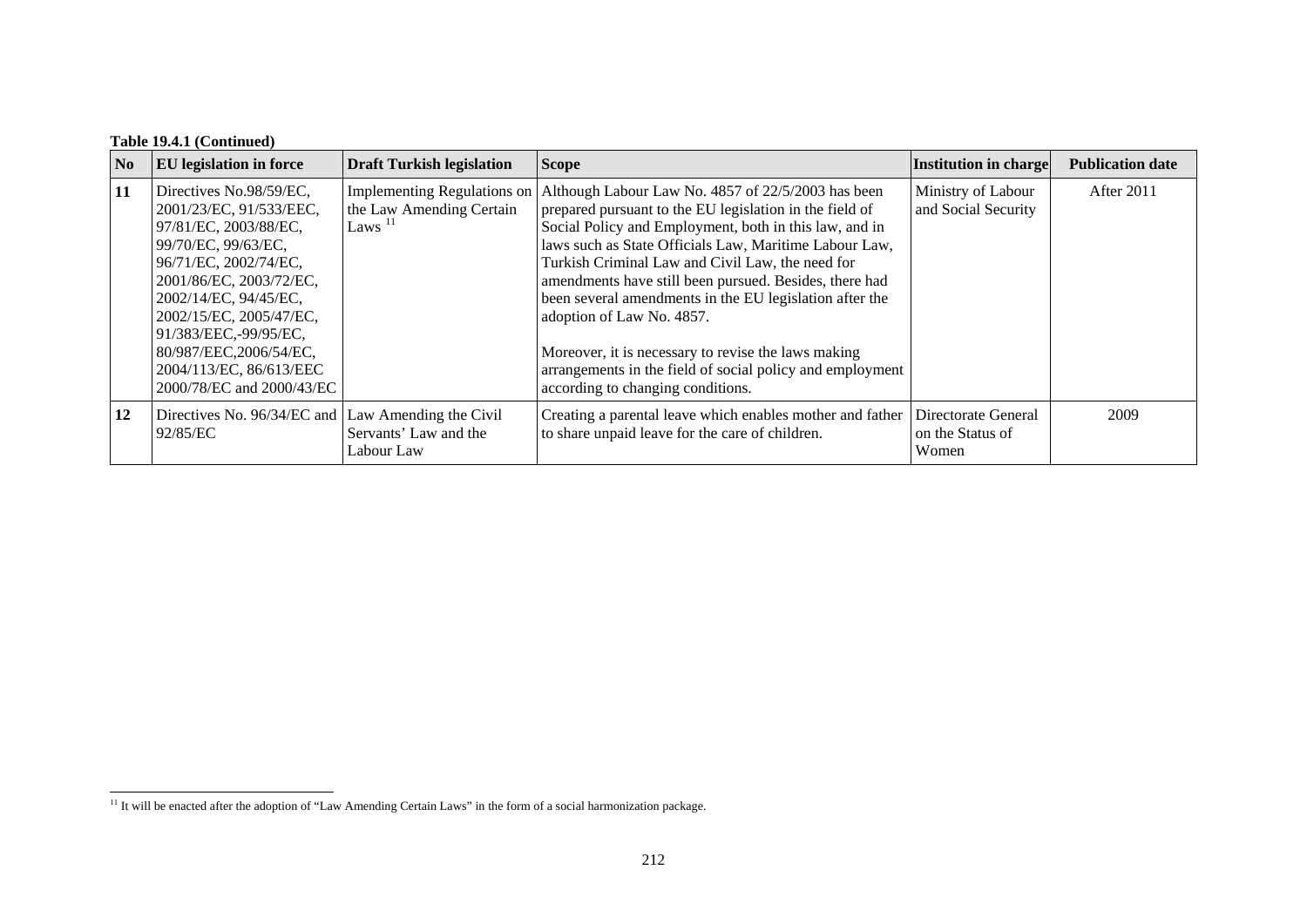### **2 Schedule of institutional capacity building requirements necessary for legislative approximation and implementation**

| <b>Table 19.4.2</b> |                                                                                                                                                                                                                                                                                                                                                                           |           |
|---------------------|---------------------------------------------------------------------------------------------------------------------------------------------------------------------------------------------------------------------------------------------------------------------------------------------------------------------------------------------------------------------------|-----------|
| N <sub>o</sub>      | <b>Requirements</b>                                                                                                                                                                                                                                                                                                                                                       | Year      |
|                     | (Ministry of Labour and Social Security (DG Labour))                                                                                                                                                                                                                                                                                                                      |           |
| 1                   | Institutional capacity building for DG Labour and its regional offices to monitor the implementation of labour law effectively and to carry on<br>the work on the forthcoming harmonisation of legislation.                                                                                                                                                               | 2009-2010 |
|                     | (Ministry of Labour and Social Security (Labour Inspection Board))                                                                                                                                                                                                                                                                                                        |           |
| $\overline{2}$      | Strengthening institutional capacity of the Head of Labour Inspection Board on its effective and continuous inspections, with the aim of<br>contributing to the implementation of the EU acquis that are transposed to our domestic law.                                                                                                                                  | 2009-2011 |
| $\overline{3}$      | Employment of 118 assistant labour inspectors.                                                                                                                                                                                                                                                                                                                            | 2009      |
|                     | (Ministry of Labour and Social Security (DG Occupational Health and Safety))                                                                                                                                                                                                                                                                                              |           |
| $\overline{4}$      | Strengthening institutional capacity of the DG Occupational Health and Safety for implementing the legislation in the field of occupational<br>health and safety, ensuring implementation in the field of optic radiation <sup>12</sup> , strengthening regional laboratories and encouraging<br>implementation of occupational health and safety measures at workplaces. | 2009-2011 |
|                     | (Ministry of Justice)                                                                                                                                                                                                                                                                                                                                                     |           |
| 15                  | Capacity building of the labour courts and establishing new labour courts.                                                                                                                                                                                                                                                                                                | 2009-2010 |

<span id="page-9-0"></span> $12$  It is planned to carry out a project in this area after the adoption of Implementing Regulation on Optic Radiation. However, as the project budget will be set up later, there is no information regarding the project w the schedule of financial requirements and resources.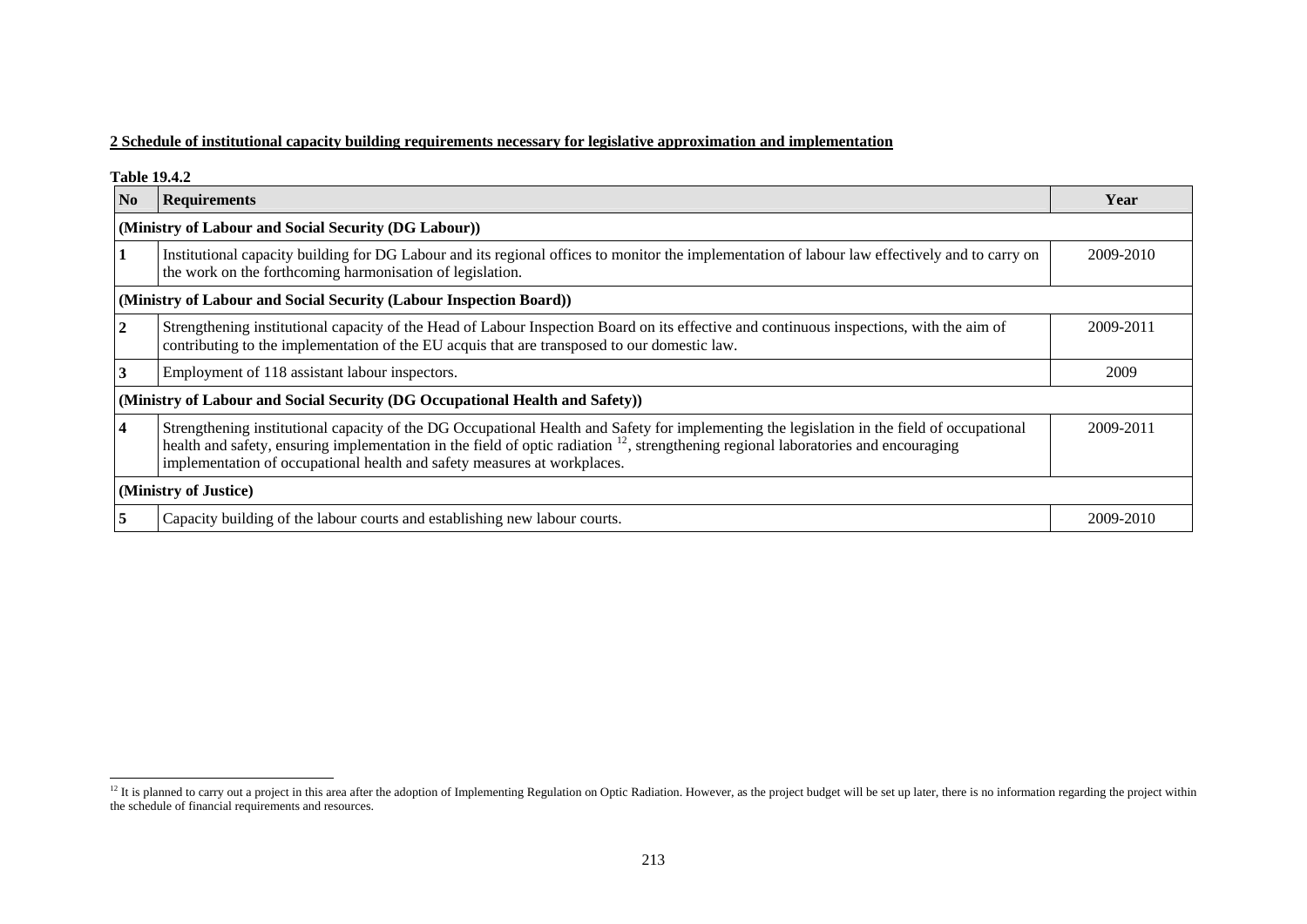# **3 Financial requirements and resources**

| <b>Table 19.4.3.1</b>                                                                                                                          |           |                        |                   |              | (Euro)       |
|------------------------------------------------------------------------------------------------------------------------------------------------|-----------|------------------------|-------------------|--------------|--------------|
| <b>Requirements (Ministry of Labour and Social</b><br><b>Security-DG Labour)</b>                                                               | Year      | <b>National Budget</b> | <b>EU</b> sources | <b>Other</b> | <b>Total</b> |
| <b>I</b> -Investment                                                                                                                           |           |                        |                   |              |              |
| II- Legislative approximation and implementation                                                                                               |           |                        |                   |              |              |
| - Personnel                                                                                                                                    |           |                        |                   |              |              |
| Employment of 3 interpreters at DG Labour                                                                                                      | 2009-2010 | 90,000                 |                   |              | 90,000       |
| Employment of 10 Assistant Experts at DG Labour                                                                                                | 2009-2010 | 360,000                |                   |              | 360,000      |
| - Training                                                                                                                                     |           |                        |                   |              |              |
| Trainings for 1100 personnel at DG Labour and its<br>regional offices on EU Acquis                                                             | 2009-2010 | 20,000                 | 170,000           |              | 190,000      |
| Trainings for Child Labour Unit of DG Labour<br>about the protection of working young people at<br>work (Directive No. 94/33/EC)               | 2009-2010 |                        | 4,000             |              | 4,000        |
| - Consultancy                                                                                                                                  |           |                        |                   |              |              |
| Consultancy during the harmonisation of legislation<br>on EU labour law, gender equality and anti-<br>discrimination                           | 2009-2010 |                        | 300,000           |              | 300,000      |
| Consultancy for Child Labour Unit which is under<br>DG Labour about the protection of working young<br>people at work (Directive No. 94/33/EC) | 2009-2010 |                        | 6,000             |              | 6,000        |
| - Translation                                                                                                                                  |           |                        |                   |              |              |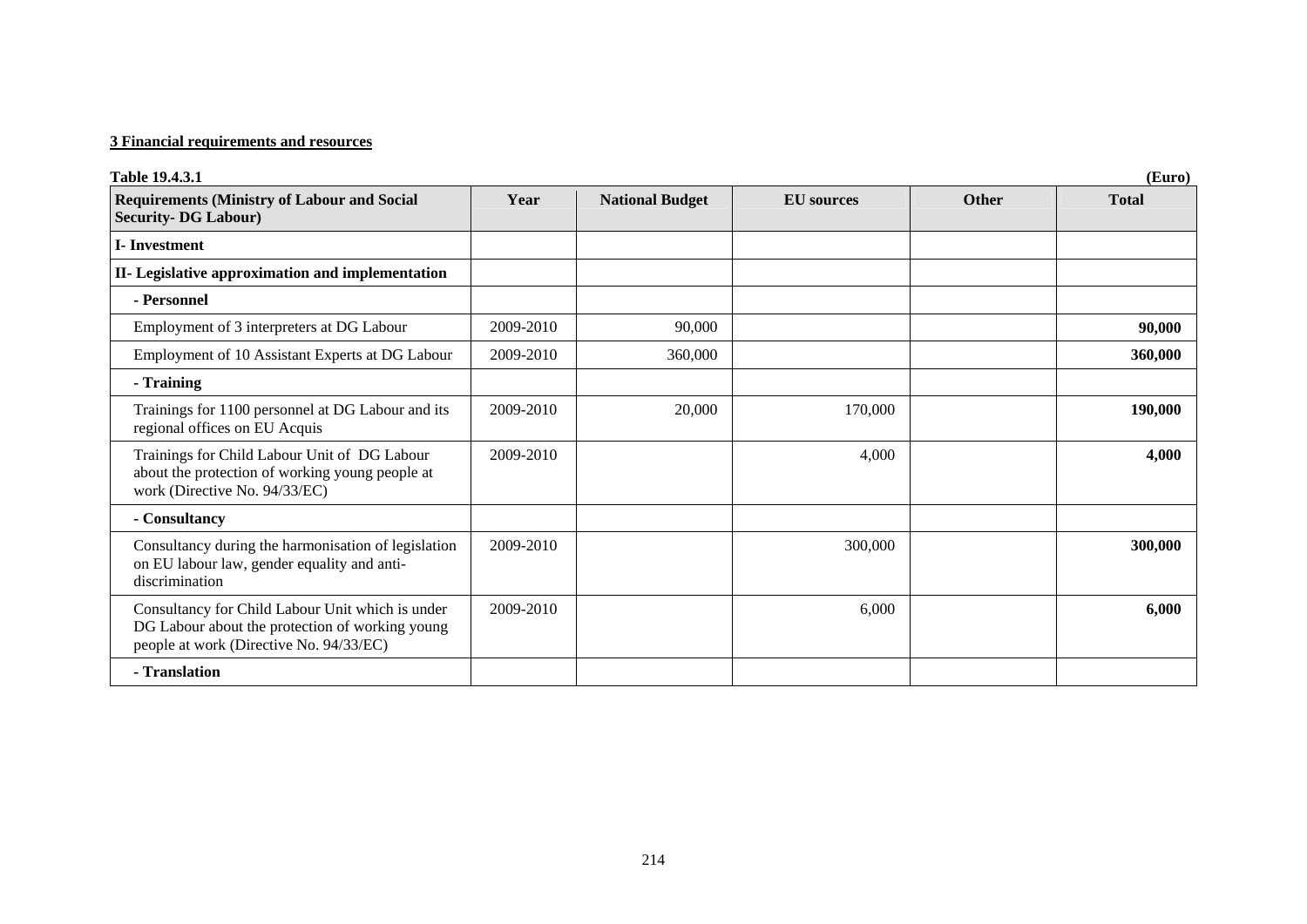| Table 19.4.3.1 (Continued)<br>(Euro)                                                                                        |           |                        |                   |              |              |
|-----------------------------------------------------------------------------------------------------------------------------|-----------|------------------------|-------------------|--------------|--------------|
| <b>Requirements (Ministry of Labour and Social</b><br><b>Security-DG Labour)</b>                                            | Year      | <b>National Budget</b> | <b>EU</b> sources | <b>Other</b> | <b>Total</b> |
| - Other                                                                                                                     |           |                        |                   |              |              |
| Expenditures of books, newsletters, brochures, etc.<br>made for information in the field of social policy and<br>employment | 2009-2010 |                        | 50,000            |              | 50,000       |
| Expenditures of the seminar which is to be held by<br>the Child Labour Unit of DG Labour                                    | 2009-2010 |                        | 1,000             |              | 1,000        |
| Promoting gender equality in working life <sup>13</sup>                                                                     | 2009-2011 | 50,000                 | 950,000           |              | 1,000,000    |
| <b>Total</b>                                                                                                                |           | 520,000                | 1,481,000         |              | 2,001,000    |

<span id="page-11-0"></span><sup>&</sup>lt;sup>13</sup> To be financed by the Project titled "Promoting Gender Equality in Working Life-TR 080 218" under Pre-Accession Financial Assistance 2008 Programme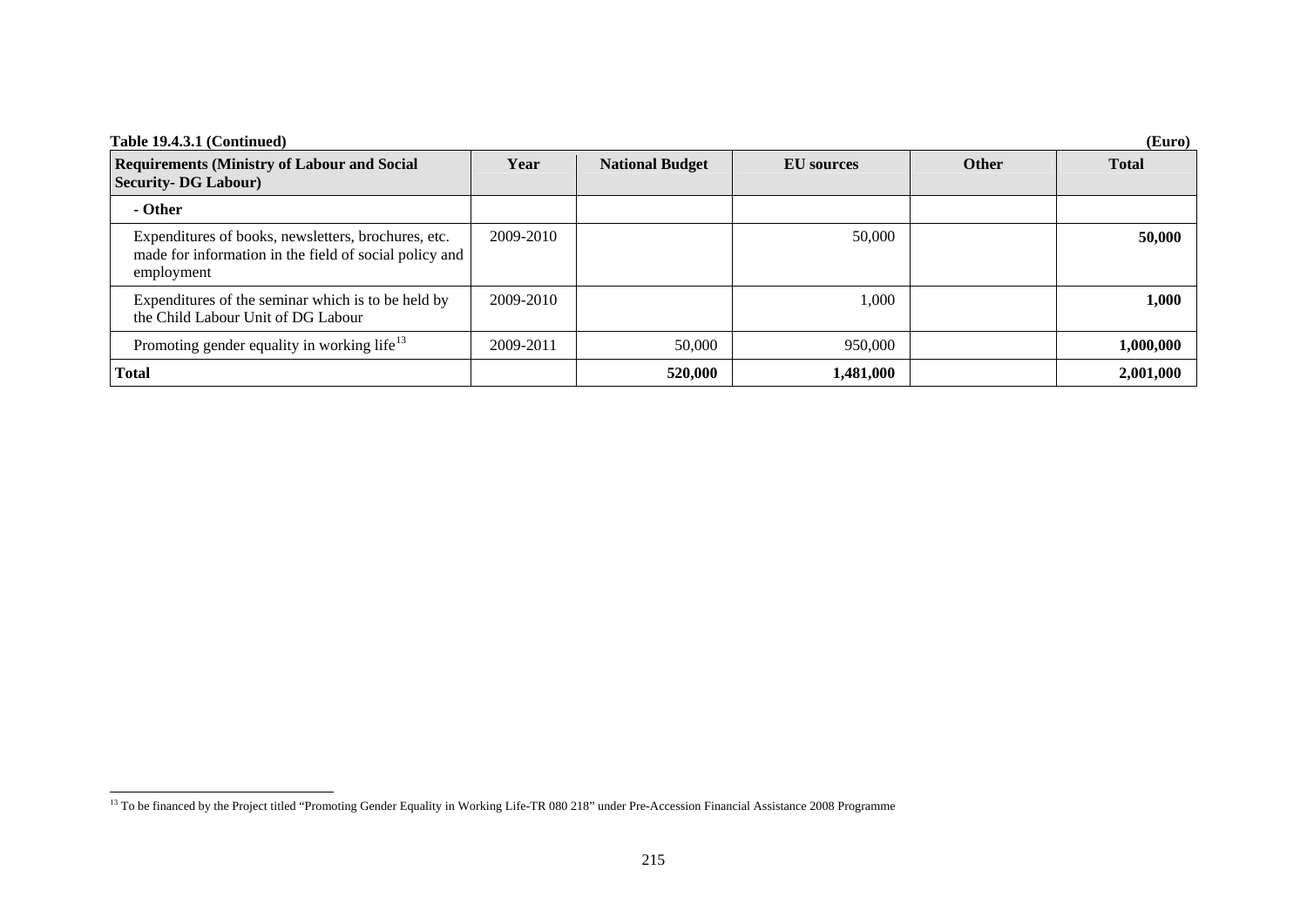| Table 19.4.3.2                                                                                      |           |                        |                   |              | (Euro)       |
|-----------------------------------------------------------------------------------------------------|-----------|------------------------|-------------------|--------------|--------------|
| <b>Requirements (Ministry of Labour and Social</b><br><b>Security (Board of Labour Inspection))</b> | Year      | <b>National Budget</b> | <b>EU</b> sources | <b>Other</b> | <b>Total</b> |
| I- Legislative approximation and implementation                                                     |           |                        |                   |              |              |
| - Personnel                                                                                         |           |                        |                   |              |              |
| - Training                                                                                          |           |                        |                   |              |              |
| - Consultancy                                                                                       |           |                        |                   |              |              |
| - Translation                                                                                       |           |                        |                   |              |              |
| - Other                                                                                             |           |                        |                   |              |              |
| Improving the labour inspection system <sup>14</sup>                                                | 2008-2009 | 74,880                 | 1,300,000         |              | 1,374,880    |
| <b>Total</b>                                                                                        |           | 74,880                 | 1,300,000         |              | 1,374,880    |

<span id="page-12-0"></span><sup>&</sup>lt;sup>14</sup> Financed by the project titled "Improving the Labour Inspection System-TR 0603.10" under Pre-Accession Financial Assistance 2006 Programme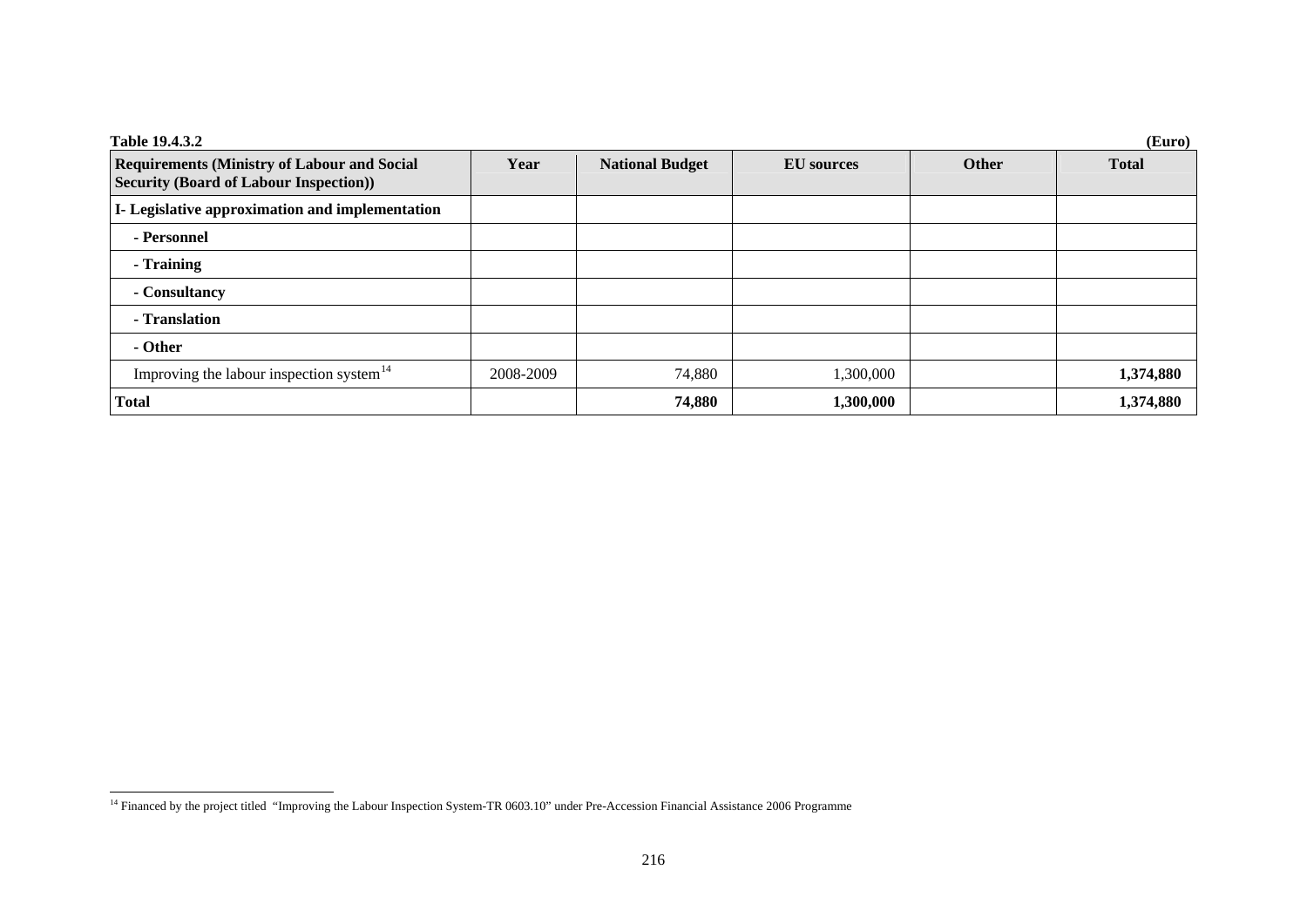| Table 19.4.3.3<br>(Euro)                                                                                   |           |                        |                   |              |              |
|------------------------------------------------------------------------------------------------------------|-----------|------------------------|-------------------|--------------|--------------|
| <b>Requirements (Ministry of Labour and Social</b><br><b>Security (DG Occupational Health and Safety))</b> | Year      | <b>National Budget</b> | <b>EU</b> sources | <b>Other</b> | <b>Total</b> |
| <b>I</b> -Investment                                                                                       |           |                        |                   |              |              |
| II- Legislative approximation and implementation                                                           |           |                        |                   |              |              |
| - Personnel                                                                                                |           |                        |                   |              |              |
| - Training                                                                                                 |           |                        |                   |              |              |
| - Consultancy                                                                                              |           |                        |                   |              |              |
| - Translation                                                                                              |           |                        |                   |              |              |
| - Other                                                                                                    |           |                        |                   |              |              |
| Improving occupational health and safety at workplaces <sup>15</sup>                                       | 2009-2011 | 143,000                | 3,932,000         |              | 4,075,000    |
| Development of regional laboratories of occupational<br>health safety centre <sup>16</sup>                 | 2009-2011 |                        | 1,800,000         |              | 1,800,000    |
| <b>Total</b>                                                                                               |           | 143,000                | 5,732,000         |              | 5,875,000    |

<span id="page-13-1"></span><span id="page-13-0"></span><sup>&</sup>lt;sup>15</sup> Financed by the project titled "Improving Occupational Health and Safety at Workplaces-TR 0702.20" under Pre-Accession Financial Assistance 2007 Programme<br><sup>16</sup> > Financed by the project titled "Development of Regional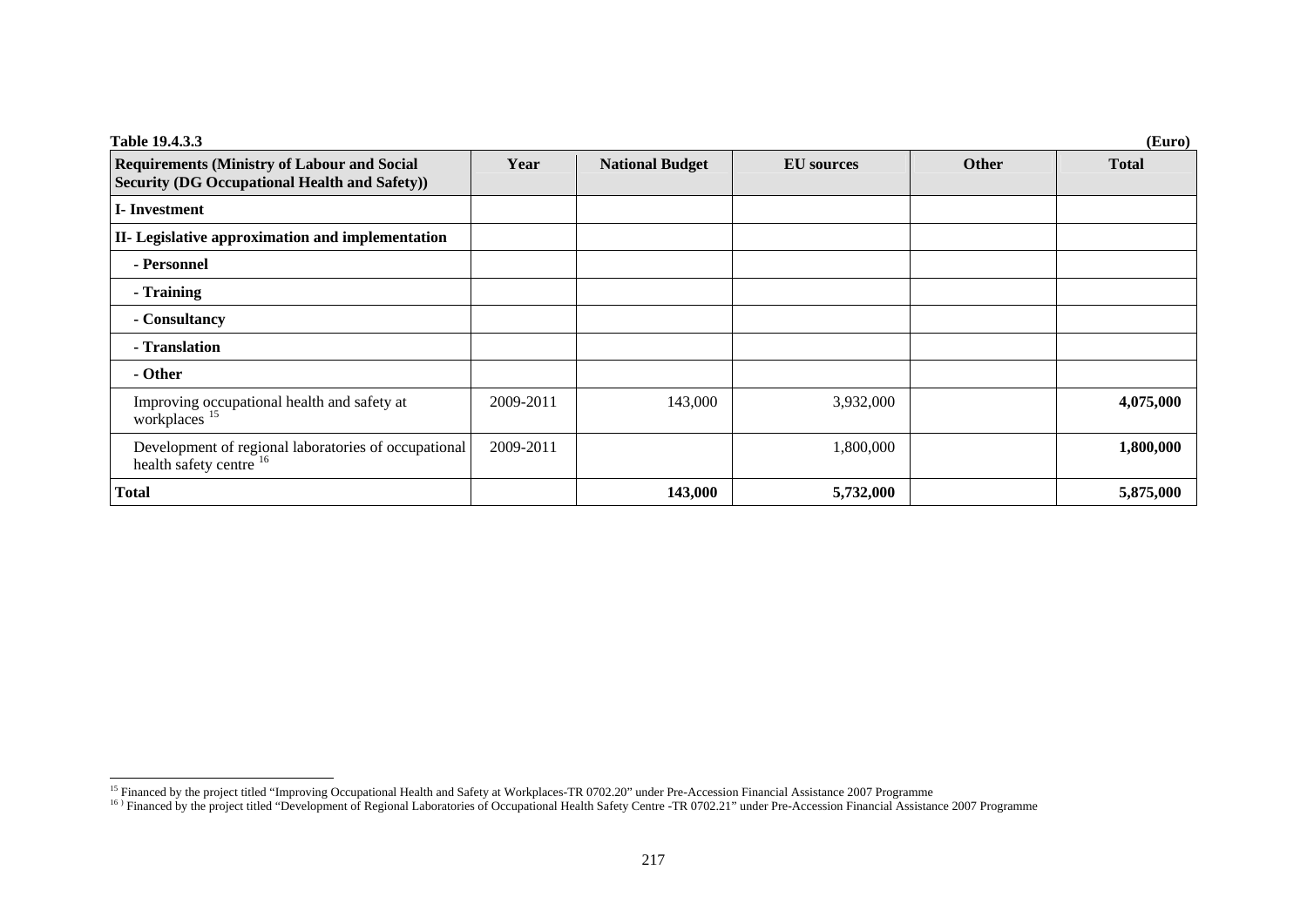| Table 19.4.3.4<br>(Euro)                                                                                                                 |           |                        |                   |              |              |
|------------------------------------------------------------------------------------------------------------------------------------------|-----------|------------------------|-------------------|--------------|--------------|
| <b>Requirements (Ministry of Justice)</b>                                                                                                | Year      | <b>National Budget</b> | <b>EU</b> sources | <b>Other</b> | <b>Total</b> |
| <b>I</b> -Investment                                                                                                                     |           |                        |                   |              |              |
| Furnishing expenses of judge room, hearing hall and<br>court's office for in total 76 new labour court planning<br>to establish          | 2009-2010 | 1,500,000              |                   |              | 1,500,000    |
| II- Legislative approximation and implementation                                                                                         |           |                        |                   |              |              |
| - Personnel                                                                                                                              |           |                        |                   |              |              |
| Nomination of one judge, 3 court clerks, one court<br>director and one bailiff for in total 76 new labour<br>court planning to establish | 2009-2010 | 30,000,000             |                   |              | 30,000,000   |
| - Training                                                                                                                               |           |                        |                   |              |              |
| Training of judges                                                                                                                       | 2009-2010 | 150,000                | 150,000           |              | 300,000      |
| - Consultancy                                                                                                                            |           |                        |                   |              |              |
| - Translation                                                                                                                            |           |                        |                   |              |              |
| - Other                                                                                                                                  |           |                        |                   |              |              |
| <b>Total</b>                                                                                                                             |           | 31,650,000             | 150,000           |              | 31,800,000   |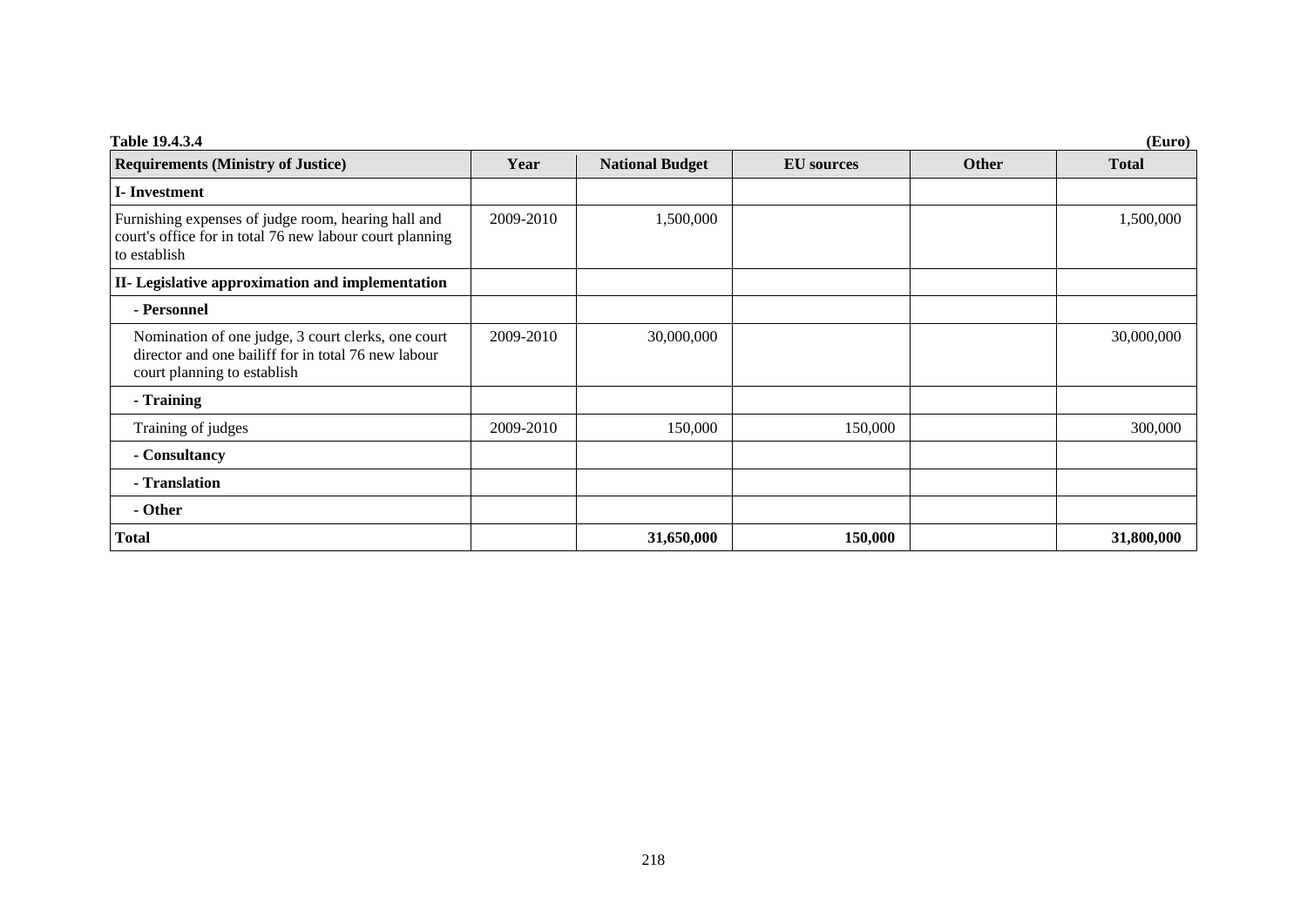# **Priority 19.5 Enhancing capacity to assess and monitor labour market and social developments**

### **1 Schedule of legislative alignment**

No legislative alignment is envisaged under this priority at this stage.

### **2 Schedule of institutional capacity building requirements necessary for legislative approximation and implementation**

#### **Table 19.5.2**

| N <sub>0</sub> | <b>Requirements</b>                                                                                                                                                                                                                               | Year      |  |  |  |  |
|----------------|---------------------------------------------------------------------------------------------------------------------------------------------------------------------------------------------------------------------------------------------------|-----------|--|--|--|--|
|                | (Ministry of Labour and Social Security)                                                                                                                                                                                                          |           |  |  |  |  |
|                | Establishing Vocational Guidance Centres in 81 Provincial Directorates of ISKUR, enhancing capacities of the existing ones and ensuring<br>that all those centres function at EU standards.                                                       | 2010-2012 |  |  |  |  |
|                | With the aim of identifying, analysing and planning activities in the field of human resources development at national, regional and local<br>levels, increasing institutional capacities of 81 Provincial Directorates.                          | 2010-2012 |  |  |  |  |
|                | Setting occupational barometers and labour force profiles at local and regional levels, monitoring the developments and changes in labour<br>market, and thus enhancing policy-making and cooperation capacities of Provincial Employment Boards. | 2010-2012 |  |  |  |  |